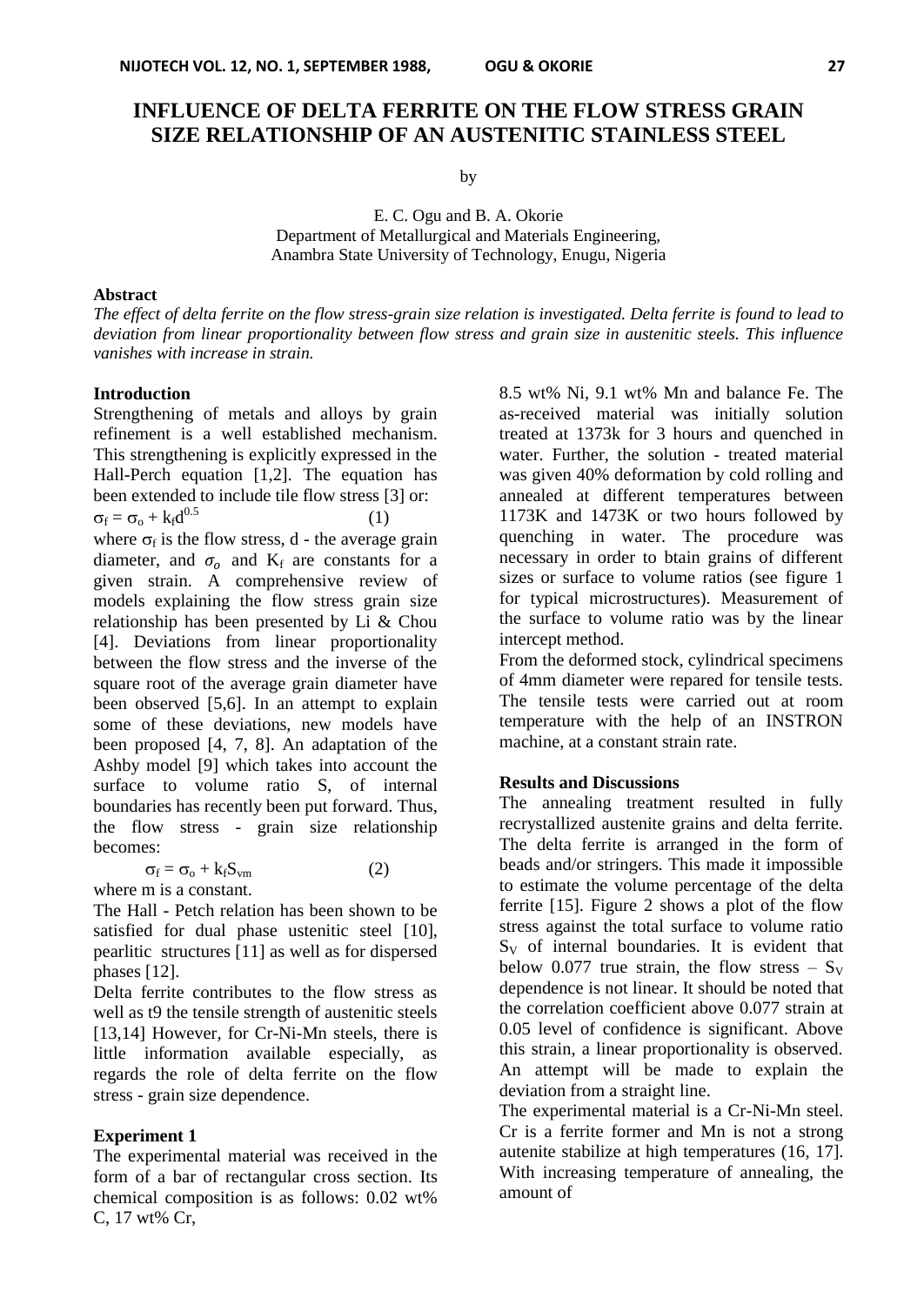

Figure 1a: Microstructure of austenitic steel (alloy Fecold rolling, and subsequent annealing at 90





Figure 2a: Flow Stress versus Surface-to-volumn Ra



Figure 1b: Microstructure of austenitic steel (same as fa subsequent annealing at 1200°C for 2 hours.

Figure 2b: Flow Stress versus Surface-to-volumn Ra (for medium and higher strains, from 108